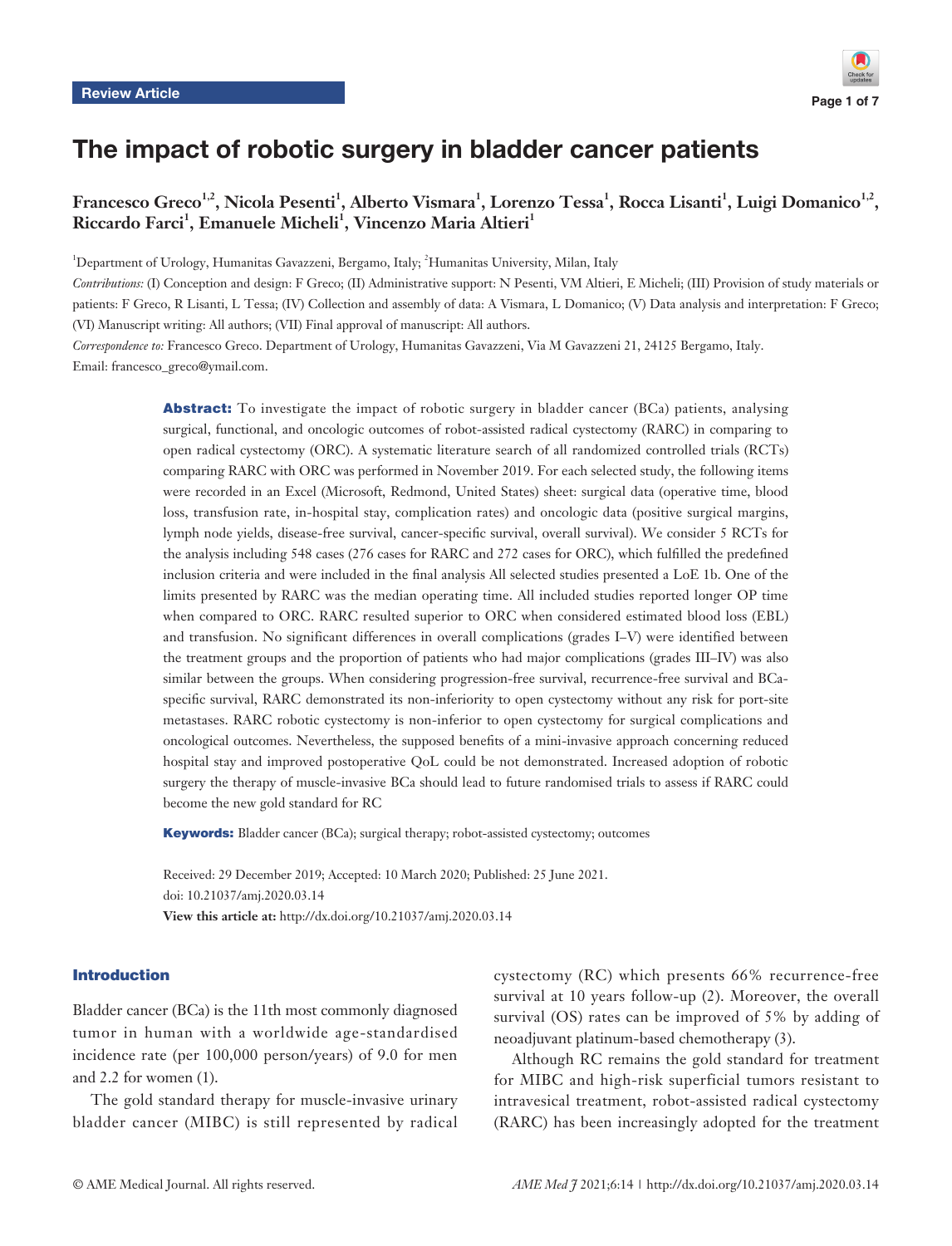of MIBC and actually it represents the standard treatment in many high-volume tertiary centres (4-7). RARC was initially described by Menon *et al.* in 2003 (5). Since then, its diffusion has been worldwide increased as it is supposed to presents several benefits, including evidence of oncologic equivalence, faster recovery, shorter lengths of hospital stay and a quicker return to normal activities when compared with open RC (8-10).

Due to increasing evidence in the field of RARC, we investigated the impact of robotic surgery in BCa patients, analysing perioperative, functional, and oncologic outcomes of RARC in comparison with ORC.

# **Methods**

The first author (FG) established, prior to conducting the systematic review, the selection criteria and research protocol. A systematic literature search was performed in November 2019. The searches included a free-text protocol using the terms "*robot-assisted radical cystectomy or da Vinci radical cystectomy* or *mini-invasive radical cystectomy*" in all fields of the records for PubMed and Scopus searches and in the title and topic fields for the Web of Science search.

Additional studies were evaluated in the reference lists of all retrieved articles. When multiple reports describing the same population were published, the most recent or complete report was used.

Literature research was restricted to articles published in the English language and only recent publication (published in the last 6 years) were considered.

All randomized controlled trials (RCTs) that compared RARC with ORC and had at least one of the quantitative outcomes were included.

For each selected study, the following items were recorded in an Excel (Microsoft, Redmond, United States) sheet: surgical data (operative time, blood loss, transfusion rate, in-hospital stay, complication rates) and oncologic data (positive surgical margins, lymph node yields, diseasefree survival, cancer-specific survival, OS) of RARC were collected.

Postoperative complications were classified into 4 grades according to the Clavien-Dindo grading system (11), distinguishing major (grades 3–5) and minor (grades 1 and 2) complications,

Studies reporting partial cystectomy, prostate-sparing cystectomy, salvage cystectomy, cystectomy for urachal cancers or benign diseases, single-case reports, or pure laparoscopic (or mixed) series; those focusing on RC with laparoendoscopic single-site or natural orifice transluminal endoscopic surgery; experimental studies on animal models; congress abstracts; review papers; editorials; populationbased studies; and book chapters were not included in the review.

Studies were rated for the level of evidence provided according to criteria by the Centre for Evidence-Based Medicine in Oxford, UK (12). The methodological quality of RCTs was assessed by the Cochrane risk of bias tool (13).

### Results

We could identify 6 studies (6,7,14-17) which fulfilled the predefined inclusion criteria and were included in the final analysis. All selected studies presented a LoE 1b (12).

Two publications (7,14) had overlapping populations but with some different outcomes, whereas the data reported by Messer *et al.* (16) were excluded from the analysis because overlapping the outcomes reported by Parekh *et al.* (17). Lastly, we consider only 5 RCTs  $(6,7,14,15,17)$  for the analysis including 548 cases (276 cases for RARC and 272 cases for ORC)

### *Perioperative outcomes (Table 1)*

The RARC group included 212 male and 64 female while ORC included 204 male and 68 female.

One of the limits presented by RARC was represented by the median operating time. All included studies reported longer OP time when compared to ORC.

In the RAZOR study (15), RARC presented a statistically significant increased operating time than the open group [RARC 428 min (range, 322–509 min) *vs.* ORC 361 min (range, 281–450 min), P=0.0005], even if it was not distinguished the total op time form console time.

Bochner *et al.* (7) reported that ORC group presented reduced operative time by a mean time of 127 min (95% CI, 98–156; P<0.001) and this outcome was also confirmed by the CORAL study with a mean OP-time which was significantly longer for RARC compared with ORC (P<0.001) (6).

Surprisingly, Parekh *et al.* (17) could not find any differences for op time in both groups [RARC 300 min (range, 240–366 min) *vs.* ORC 285.5 min (range, 240–321.3 min), P=0.329].

We know from literature  $(5,18)$  that robotic surgery requires a significant learning curve and that, a gradual reduction in operative times can be perceived after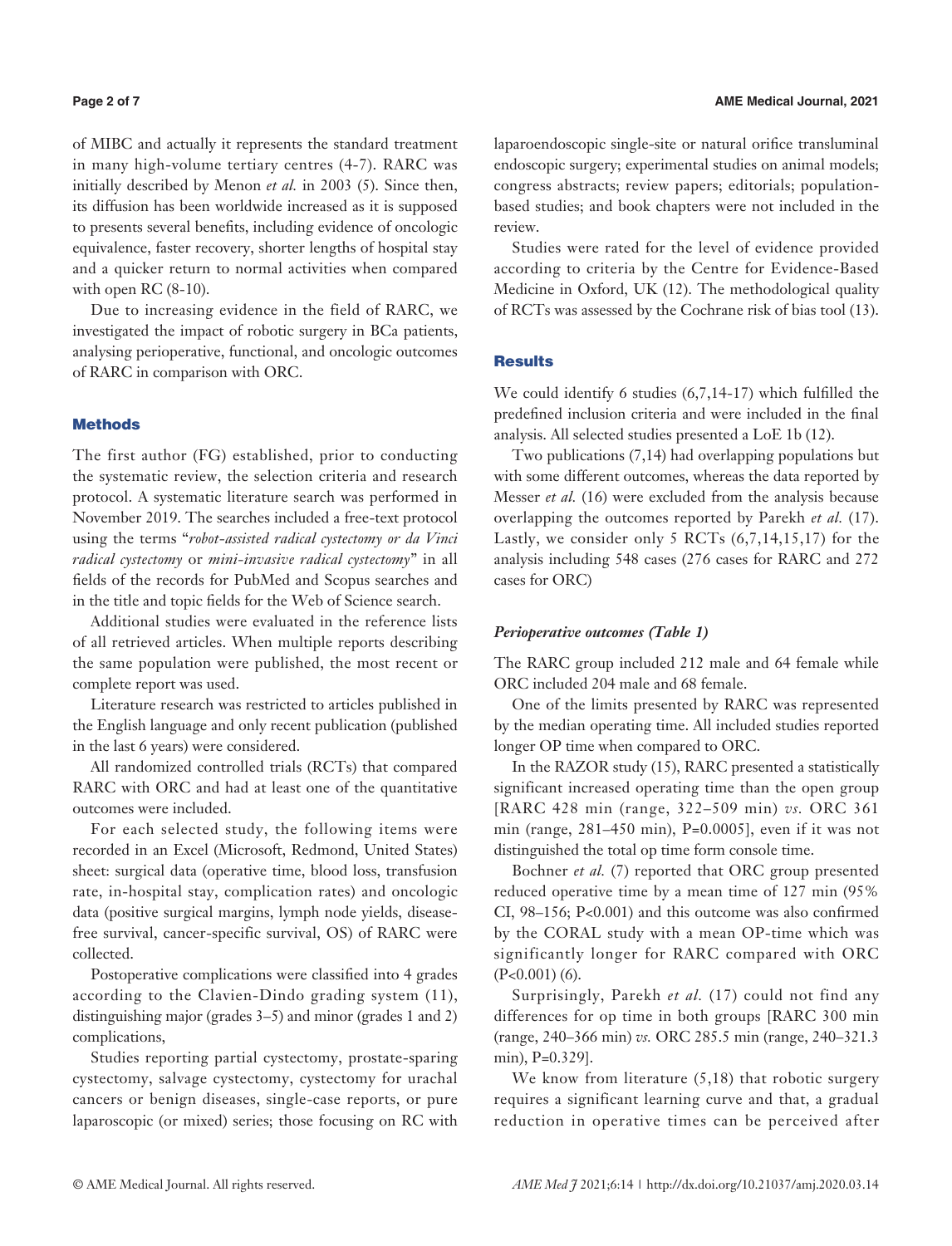**Table 1** Perioperative outcomes

| Study                          | LoE | Operative time                                                      | EBL                                                              | <b>LOS</b>                                         |  |  |  |  |  |
|--------------------------------|-----|---------------------------------------------------------------------|------------------------------------------------------------------|----------------------------------------------------|--|--|--|--|--|
| CORAL (6)                      | 1B  | RARC 389 min, ORC 293 min, P=0.001                                  | RARC 585 mL, ORC 808 mL, P=0.070                                 | RARC 11.9 d.<br>ORC 14.4 d, P=0.031                |  |  |  |  |  |
| <b>Bochner</b><br>et al. $(7)$ | 1B  | RARC 456 min, ORC 329 min, P=0.001                                  | RARC 516 mL, ORC 676 mL, P=0.0027                                | RARC 8 d. ORC 8 d. P=0.5                           |  |  |  |  |  |
| <b>RAZOR</b><br>(15)           | 1B  | RARC 428 min (322 to 509),<br>ORC 361 min (281 to 450), P=0.0005    | RARC 300 mL (200 to 500),<br>ORC 700 mL (500 to 1,000), P<0.0001 | RARC 6 (5 to 10) d.<br>ORC 7 (6 to 10) d, P=0.0216 |  |  |  |  |  |
| Parekh<br>et al. (17)          | 1B  | RARC 300 min (240 to 366),<br>ORC 285.5 min (240 to 321.3), P=0.329 | RARC 400 mL, ORC 800 mL, P=0.003                                 | RARC 6 d, ORC 6 d, P=0.288                         |  |  |  |  |  |

performing the first 20 cases; the Razor trial included only surgeons who had previously performed more than 100 ORCs and approximately 50 RARCs, thus reducing the bias induced by the learning curve for the robotic approach. This can explain the equivalence for the operating time between the RARC and ORC groups (15).

As expected, RARC resulted superior to ORC when considered estimated blood loss (EBL) and transfusions rate.

The RAZOR trial (15) reported a median EBL of 300 mL (range, 200–500) after robot-assisted surgery and of 700 mL (range, 500–1,000) after open RC (P<0.0001).

This difference was also confirmed by Bochner *et al.* (7). In the latter study, based on the intention-to-treat (ITT) analysis, intraoperative estimated blood loss was reduced in the RARC group by a mean of 159 mL (P=0.027).

Similar results were presented in the Parekh' study (17) where RARC group had a significantly lower EBL than open group  $(P=0.003)$ .

Contrary to the other results, the CORAL study (6) could not evidence a statistically significant difference for EBL in favor of RARC (P=0.070).

In the last years, it has been investigated if blood transfusion (BT) could influence the surgical and oncologic outcomes after RC. Actually, there are controversies about this topic.

In fact, if several studies have suggested that intraoperative blood transfusion was associated with increased perioperative morbidity and worsened OS and CSS in patients undergoing RC (19-23), other studies could not demonstrate any significant correlation between BT and cancer recurrence and mortality after RC (24,25).

In a recent study, Moschini *et al.* (26) investigated the impact of perioperative blood transfusion (PBT) on RC patients for OS and after stratifying according to preoperative anemia status.

A total of 580 patients (38.9%) received PBT. At multivariable Cox regression analyses, PBT could not be associated with an increased risk of either CSM or OM (all P>0.3). Conversely, preoperative Hb levels were significantly associated with OM [hazard ratio (HR): 0.88; 95% CI, 0.83–0.95) and CSM (HR: 0.84; 95% CI, 0.77– 0.95) (all P<0.001). A significant detrimental effect of PBT on OM (HR: 1.65; 95% CI, 1.08–2.52) and CSM (HR: 1.68; 95% CI, 1.04–2.70) (all P<0.03) was found in patients without preoperative anemia status.

When we consider that PBT should be really associated with worsened OS and CSS, then it could be postulated that RARC should improve CSM and OM by reducing the risk of anemia and PBT. Nevertheless, this is only a daring hypothesis which should be investigated and confirmed in future RCTs.

If hospital stay was inferior in the RARC group in the Razor trial (15) and in the CORAL study (6), Parekh' s (17) and Bochner's (7) studies did not report significant differences in the 2 groups for length of stay (LOS).

Even if RARC resulted in early feeding, mobilization, and discharge by day 4 or 5 regardless of diversion type, no significant benefit in hospital stay was observed in the latter two studies for RARC. However, the authors did not consider postoperative clinical indicators for minor surgical trauma, such as time to return of bowel function or postoperative pain (7).

Parekh *et al.* (17) reported that the RARC cohort presented fewer prolonged hospitalizations (LOS greater than 5 days) and a faster return to a regular diet compared to the ORC group, although this was not significant.

This was confirmed also in other elderly studies. For example, Nix *et al.* demonstrated that RARC was associated with a shorter median time to return of flatus (2.3 *vs.* 3.2 days, P=0.0013) but a similar LOS (5.1 *vs.* 6.0 days,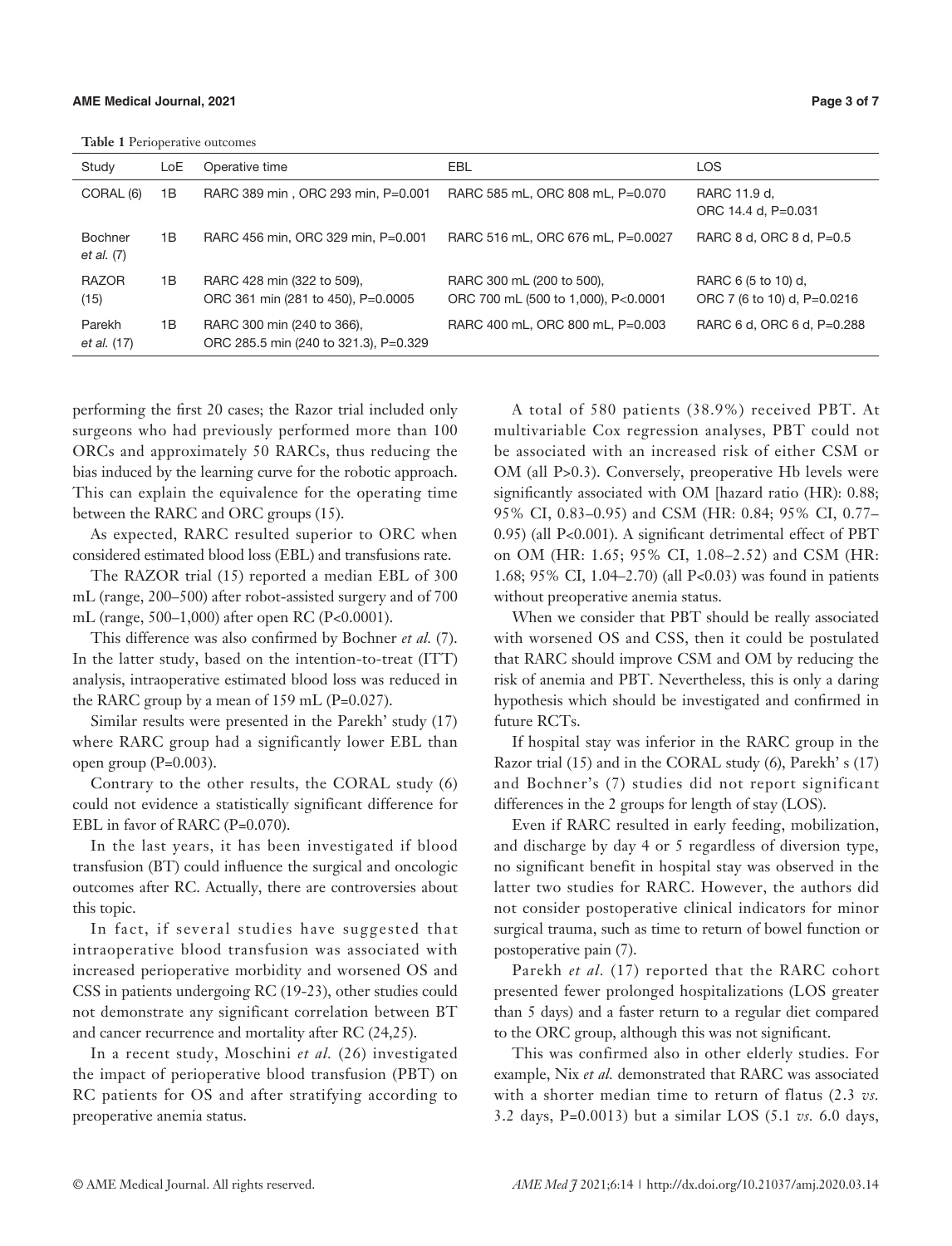**Table 2** Oncologic outcomes

| Study                           | LoE | <b>PSM</b>                                        | Progression-free<br>survival                           | Local recurrences,<br>n(%)                           | Perioperative<br>chemotherapy, n (%)               | Lymph node yield,<br>mean       |
|---------------------------------|-----|---------------------------------------------------|--------------------------------------------------------|------------------------------------------------------|----------------------------------------------------|---------------------------------|
| CORAL (6)                       | 1B  | RARC 3/20 (15%),<br>ORC 2/20 (10%),<br>$P = 0.09$ | Reported as not<br>significant between<br>RARC and ORC | RARC 5/19 (26%),<br>ORC 2/19 (11%),<br>$P = 0.5$     | RARC 2 (10%), ORC<br>3 (15%), P=NS                 | RARC 16.3, ORC<br>18.8, $P=NS$  |
| <b>Bochner</b><br>et al. (7,14) | 1B  | RARC 2 (3.6%),<br>ORC 3 (4.8%),<br>$P = 0.7$      | Reported as not<br>significant between<br>RARC and ORC | RARC 10, ORC 4,<br>$P = 0.077$                       | RARC 19 (32%),<br>ORC 26 (45%),<br>$P=NA$          | RARC 31.9, ORC<br>$30, P=0.5$   |
| <b>RAZOR (15)</b>               | 1B  | RARC 9 (6%), ORC<br>7 (5%), P=0.59                | RARC 72.3%, ORC<br>71.8%, P<0.001                      | RARC 6/150 (4.0%),<br>ORC 4/152 (3.0%),<br>$P = 0.5$ | RARC 41 (27%),<br>ORC 55 (36%).<br>$P=NA$          | RARC 23.3, ORC<br>25.7, P=0.13  |
| Parekh<br>et al. (17)           | 1B  | RARC 1/20 (5%),<br>ORC 1/20 (5%),<br>$P = 0.500$  |                                                        |                                                      | RARC 8/20 (40%),<br>ORC 8/20 (40%),<br>$P = 0.500$ | RARC 11, ORC 23,<br>$P = 0.135$ |

NS, not significant; NA, not available.

P=0.239) (27).

No significant differences in overall complications (grades I–V) were identified between the treatment groups and the proportion of patients who had major complications (grades III–IV) was also similar between the groups (6,7,15,17).

In the Razor trial (15), the most common complications were urinary tract infection [53 (35%) in the robotic cystectomy group *vs.* 39 (26%) in the open cystectomy group] and postoperative ileus [33 (22%) in the robotic cystectomy group *vs.* 31 (20%) in the open cystectomy group].

In the Parekh's study (17), the postoperative complications were represented in the robotic group by cardiac arrhythmia, cerebrovascular stroke, pneumonia, renal failure, evisceration and ileus. For the open group, the reported complications were cardiac arrhythmia, wound infection (n=2), fistula formation (n=1) and ileus.

#### *Oncologic outcomes (Table 2)*

When we consider oncologic outcomes after RC, we should firstly evaluate the incidence of positive surgical margins (PSM) and lymph node yields, both of which represent an independent prognostic factor for survival. The presence of PSM after RC increases the risk for local recurrence and the metastatic progression risk, as well as it adversely affects cancer-specific survival (28,29).

Single-centre RCTs could not evidence any statistically significant increased risk for PSM after RARC (7,17,27). This could be explained by the smaller cohort of patients

included in these randomised studies. Even the RAZOR trial could not report statistically significant differences for PSMs between robotic surgery and open radical cystectomy (ORC), thus strengthening the concept that the absence of tactile feedback and excessive manipulation of the cystectomy specimen during RARC is not responsible for worse PSM rates (30).

Considering lymph node yields, the extent of lymph node dissection and lymph node counts were similar between the two groups in all included studies.

In the Razor trial, 2-year progression-free survival in the robotic cystectomy group (72%) was non-inferior to that of the open cystectomy group (72%; difference 0.7%, 95% CI, −9.6 to 10.9), suggesting that robotic cystectomy was not oncological inferior to open cystectomy (15).

The rate of local recurrences was similar between the RARC and ORC [6 (4%) of 150 patients in the robotic cystectomy group *vs.* 4 (3%) of 152 patients in the open cystectomy group; P=0.54] and local recurrence in the cystectomy bed was also similar [6 (4%) patients in the robotic cystectomy group *vs.* 2 (1%) patients in the open cystectomy group; P=0.17].

Bochner *et al.* (14) also found that recurrence-free survival and BCa-specific survival were similar between the robot and open surgery arms  $(P=0.4$  and  $P=0.4$ , respectively), with a risk of recurrence at 5 years of 36% and 41% for RARC and ORC, respectively (difference: −5.2%; 95% CI: −25 to 14).

The CORAL study reported PSM rates of 10% for ORC and 15% for RARC respectively (6). If we consider the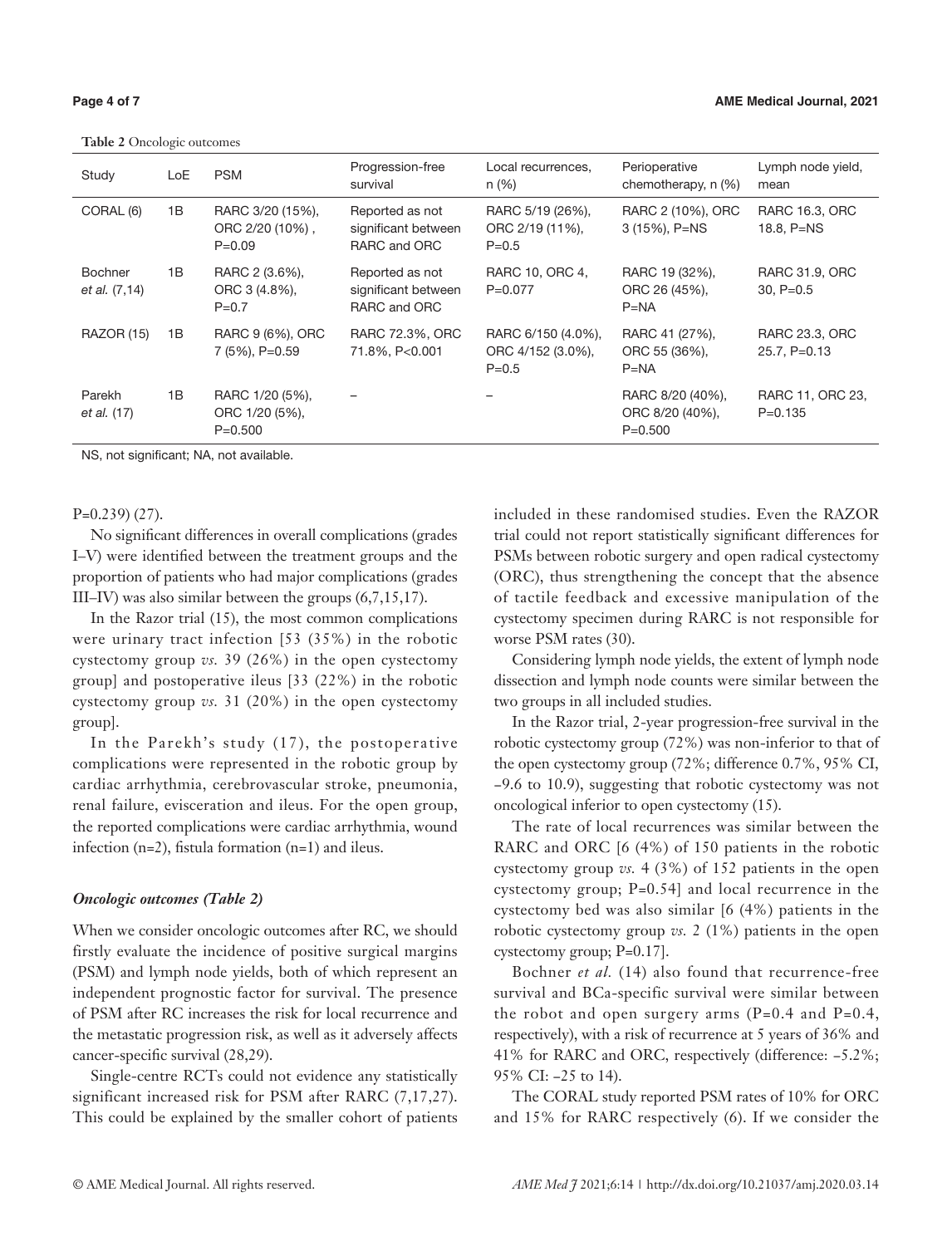Pasadena Consensus Panel recommendation to avoid PSM rate >7% after RARC (9), then the rate of positive surgical margins after robotic surgery reported by the CORAL study should be considered to be high and this aspect could be critically discussed. Nevertheless, this worse result for RARC can be explained by the fact that the authors did not routinely perform simultaneous urethrectomy when urethra was not infiltrated, thus avoiding to increase morbidity for the patients.

An interval urethrectomy was subsequently planned only in presence of positive urethral margins, without influencing long-term oncologic outcomes. For these reasons, the 12-month disease recurrence and disease-specific mortality in the CORAL study were equivalent between ORC and RARC.

It has been postulated that robotic cystectomy could increase risk of peritoneal carcinomatosis, port site recurrences, and extra pelvic lymph node metastases, because of a risk of tumor seeding associated with pneumoperitoneum and excessive manipulation of the cystectomy specimen (31). In the Razor trial, no differences for local and distant recurrences were found between the RARC and ORC groups, confirming the safety of the robotic approach (15).

## *Quality of life and costs*

Radical cystectomy with urinary diversion is a surgical procedure which affect patient QoL.

We found only few studies analyzing the impact of the surgical approach on QoL after RC. Messer *et al.* measured QoL using the Functional Assessment of Cancer Therapy-Vanderbilt Cystectomy Index questionnaire and no differences were reported between ORC and RARC (16).

In the CORAL study, the validated FACT-Bl questionnaire was used but RARC and ORC presented with similar results (6).

Even the Razor trial (15) showed no difference between the open cystectomy and robotic cystectomy groups with regard to QoL and in the Bochner's study (7), there were no clinical or statistical differences in QOL change from baseline to 3 months or from 3 to 6 months between RARC and ORC.

Cost analyses have previously suggested a benefit in favor of RARC over ORC (32), whereas others have not (4). Bochner *et al.* (7) suggested increased total costs (operating room and inpatient) for RARC procedures regardless the urinary diversion, although neobladder patients reported

lower costs. The lack of difference in hospital LOS, the added equipment costs, and longer operating room times were responsible for increased costs associated with robotic procedures.

Moreover, when considering the costs, we should also consider the effect of the learning curve on them. A recent study could identify in 10 cases which are required by robotically trained new faculty to reach a steady-state level of performance, thus reducing the costs (33).

#### **Conclusions**

RARC is not inferior to ORC regarding surgical complications and oncological outcomes. Nevertheless, the supposed benefits of a mini-invasive approach and less surgical trauma basing on reduced hospital stay and improved postoperative QoL could be not demonstrated.

Increased adoption of robotic surgery for the therapy of muscle-invasive BCa should lead to future randomised trials to assess if RARC could become the new gold standard for RC.

#### Acknowledgments

*Funding:* None.

# Footnote

*Conflicts of Interest:* All authors have completed the ICMJE uniform disclosure form (available at http://dx.doi. org/10.21037/amj.2020.03.14). The authors have no conflicts of interest to declare.

*Ethical Statement:* The authors are accountable for all aspects of the work in ensuring that questions related to the accuracy or integrity of any part of the work are appropriately investigated and resolved.

*Open Access Statement:* This is an Open Access article distributed in accordance with the Creative Commons Attribution-NonCommercial-NoDerivs 4.0 International License (CC BY-NC-ND 4.0), which permits the noncommercial replication and distribution of the article with the strict proviso that no changes or edits are made and the original work is properly cited (including links to both the formal publication through the relevant DOI and the license). See: [https://creativecommons.org/licenses/by-nc](https://creativecommons.org/licenses/by-nc-nd/4.0/)[nd/4.0/.](https://creativecommons.org/licenses/by-nc-nd/4.0/)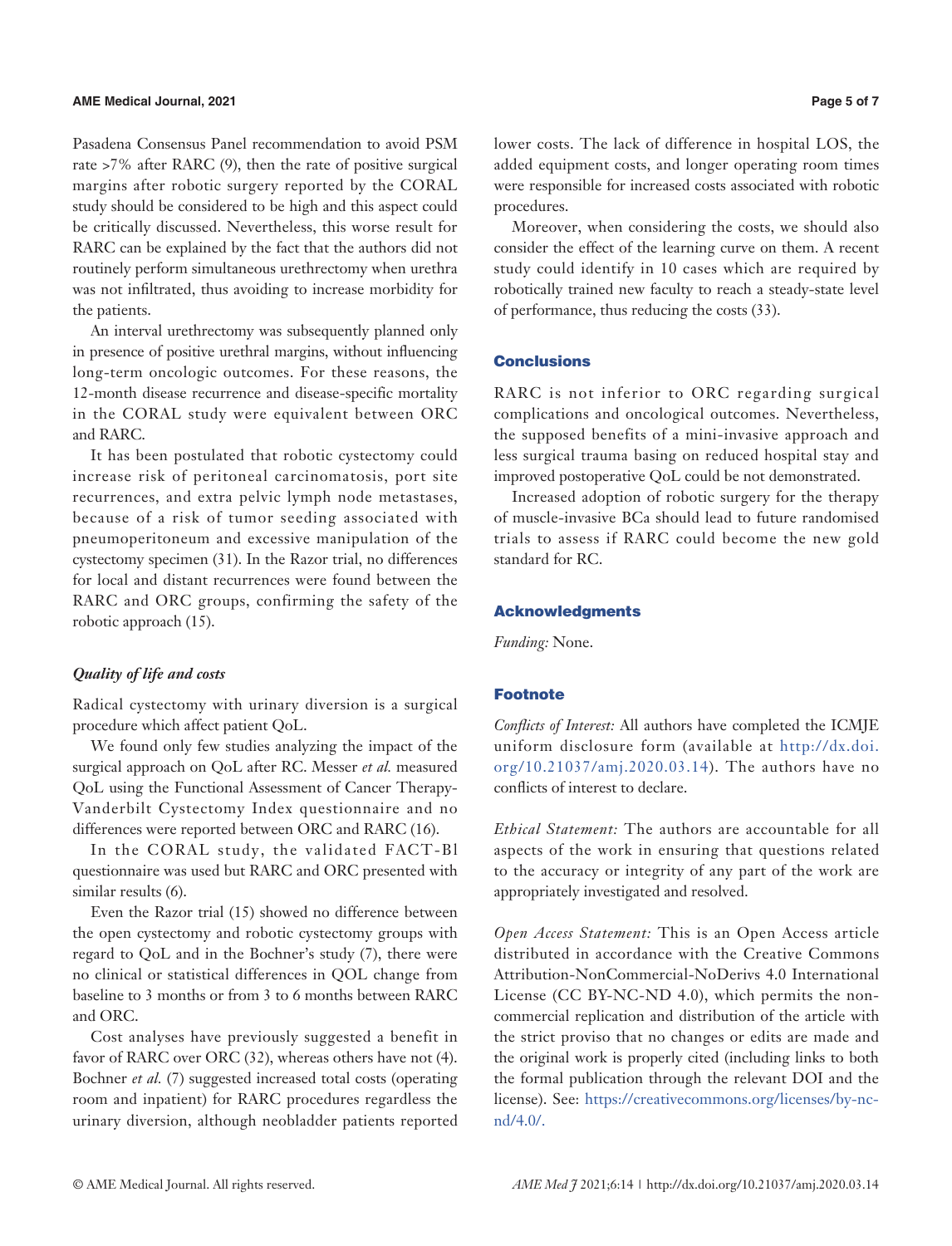# **References**

- 1. Murali-Krishnan S, Pang KH, Greco F, et al. Bladdersparing treatment in MIBC: where do we stand? Minerva Urol Nefrol 2019;71:101-12.
- 2. Stein JP, Lieskovsky G, Cote R, et al. Radical cystectomy in the treatment of invasive bladder cancer: long-term results in 1,054 patients. J Clin Oncol 2001;19:666-75.
- 3. Advanced Bladder Cancer Meta-Analysis Collaboration. Neoadjuvant chemotherapy in invasive bladder cancer: a systematic review and meta-analysis. Lancet 2003;361:1927-34.
- 4. Leow JJ, Reese SW, Jiang W, et al. Propensitymatched comparison of morbidity and costs of open and robot-assisted radical cystectomies: a contemporary population-based analysis in the United States. Eur Urol 2014;66:569-76.
- 5. Menon M, Hemal AK, Tewari A. Nerve-sparing robotassisted radical cystoprostatectomy and urinary diversion. BJU Int 2003;92:232-6.
- 6. Khan MS, Gan C, Ahmed K, et al. A Single- centre Early Phase Randomised Controlled Three-armTrial of Open, Robotic, and Laparoscopic Radical Cystectomy (CORAL). Eur Urol 2016;69:613-21.
- 7. Bochner BH, Dalbagni G, Sjoberg DD, et al. Comparing Open Radical Cystectomy and Robot-assisted Laparoscopic Radical Cystectomy: A Randomized Clinical Trial. Eur Urol 2015;67:1042-50.
- 8. Hanna N, Leow JJ, Sun M, et al. Comparative effectiveness of robot-assisted vs. open radical cystectomy. Urol Oncol 2018;36:88.e1-e9.
- 9. Yuh B, Wilson T, Bochner B, et al. Systematic review and cumulative analysis of oncologic and functional outcomes after robot-assisted radical cystectomy. Eur Urol 2015;67:402-22.
- 10. Novara G, Catto JW, Wilson T, et al. Systematic review and cumulative analysis of perioperative outcomes and complications after robot-assisted radicalcystectomy. Eur Urol 2015;67:376-401.
- 11. Dindo D, Demartines N, Clavien PA. Classification of surgical complications: a new proposal with evaluation in a cohort of 6336 patients and results of a survey. Ann Surg 2004;240:205-13.
- 12. OCEBM Levels of Evidence Working Group. OCEBM Levels of Evidence. CEBM 2016. Accessed January 20, 2018. Available online: http://www.cebm.net/ blog/2016/05/01/ocebm-levels-of-evidence/
- 13. Higgins JPT, Green S. Cochrane handbook for systematic

reviews of interventions Version 5.1.0. The Cochrane Collaboration, 2011 [updated March 2011].

- 14. Bochner BH, Dalbagni G, Marzouk KH, et al. Randomized Trial Comparing Open Radical Cystectomy and Robot-assisted Laparoscopic Radical Cystectomy: Oncologic Outcomes. Eur Urol 2018;74:465-71.
- 15. Parekh DJ, Reis IM, Castle EP, et al. Robot-assisted radical cystectomy versus open radical cystectomy in patients with bladder cancer (RAZOR): an openlabel, randomised, phase 3, non-inferiority trial. Lancet 2018;391:2525-36.
- 16. Messer JC, Punnen S, Fitzgerald J, et al. Health-related quality of life from a prospective randomised clinical trial of robot-assisted laparoscopic vs. open radical cystectomy. BJU Int 2014;114:896-902.
- 17. Parekh DJ, Messer J, Fitzgerald J, et al. Perioperative outcomes and oncologic efficacy from a pilot prospective randomized clinical trial of open versus robotic assisted radical cystectomy. J Urol 2013;189:474-9.
- 18. Pruthi RS, Smith A, Wallen EM. Evaluating the learning curve for robot-assisted laparoscopic radical cystectomy. J Endourol 2008;22:2469.
- 19. Chalfin HJ, Liu JJ, Gandhi N, et al. Blood Transfusion is Associated with Increased Perioperative Morbidity and Adverse Oncologic Outcomes in Bladder Cancer Patients Receiving Neoadjuvant Chemotherapy and Radical Cystectomy. Ann Surg Oncol 2016;23:2715-22.
- 20. Siemens DR, Jaeger MT, Wei X, et al. Peri-operative allogeneic blood transfusion and outcomes after radical cystectomy: a population-based study. World J Urol 2017;35:1435-42.
- 21. Abel EJ, Linder BJ, Bauman TM, et al. Perioperative blood transfusion and radical cystectomy: does timing of transfusion affect bladder cancer mortality? Eur Urol 2014;66:1139-47.
- 22. Linder BJ, Frank I, Cheville JC, et al. The impact of perioperative blood transfusion on cancer recurrence and survival following radical cystectomy. Eur Urol 2013;63:839-45.
- 23. Buchner A, Grimm T, Schneevoigt BS, et al. Dramatic impact of blood transfusion on cancer-specific survival after radical cystectomy irrespective of tumor stage. Scand J Urol 2017;51:130-6.
- 24. Vetterlein MW, Gild P, Kluth LA, et al. Peri-operative allogeneic blood transfusion does not adversely affect oncological outcomes after radical cystectomy for urinary bladder cancer: a propensity score-weighted European multicentre study. BJU Int 2018;121:101-10.